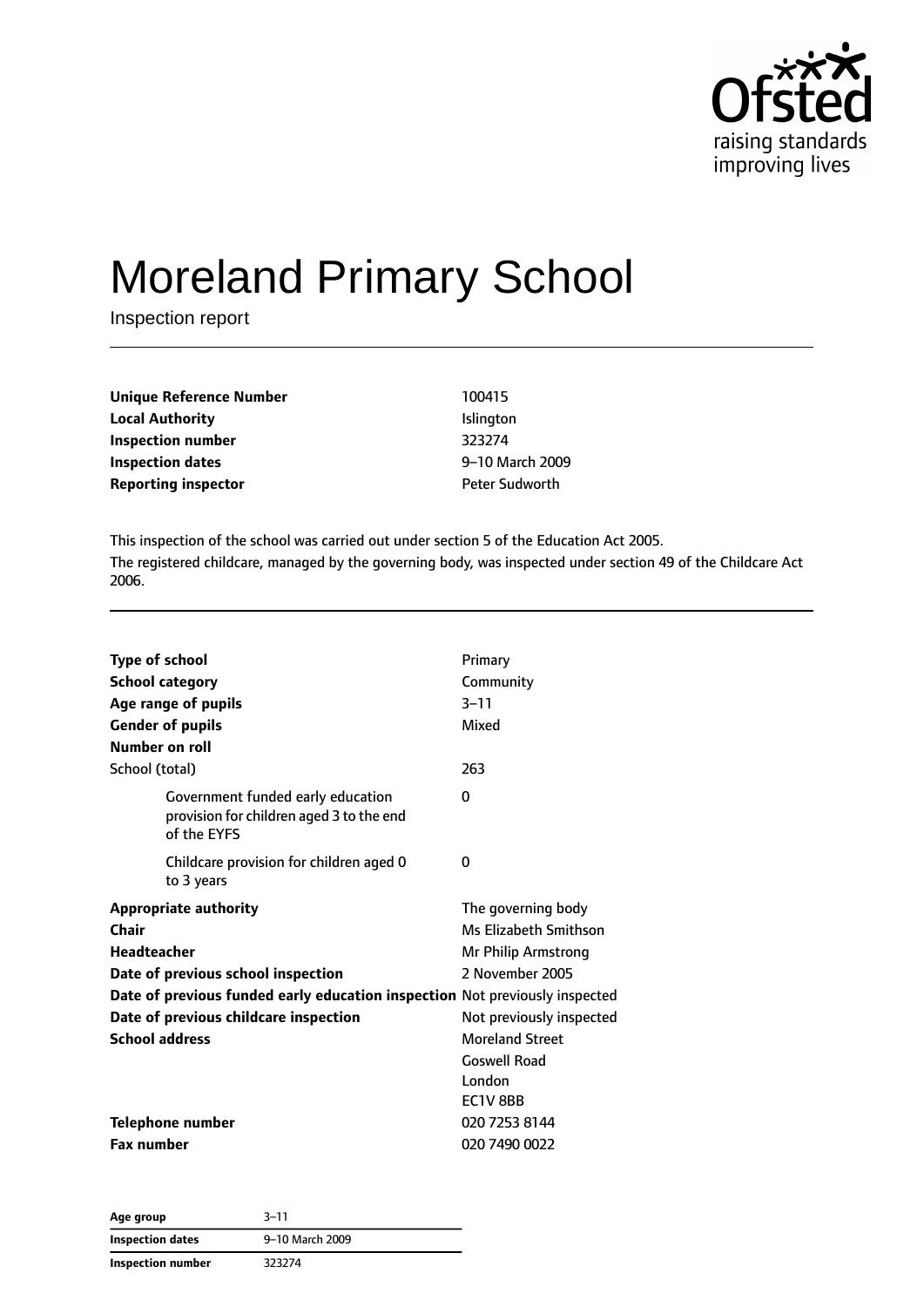.

<sup>©</sup> Crown copyright 2009

Website: www.ofsted.gov.uk

This document may be reproduced in whole or in part for non-commercial educational purposes, provided that the information quoted is reproduced without adaptation and the source and date of publication are stated.

Further copies of this report are obtainable from the school. Under the Education Act 2005, the school must provide a copy of this report free of charge to certain categories of people. A charge not exceeding the full cost of reproduction may be made for any other copies supplied.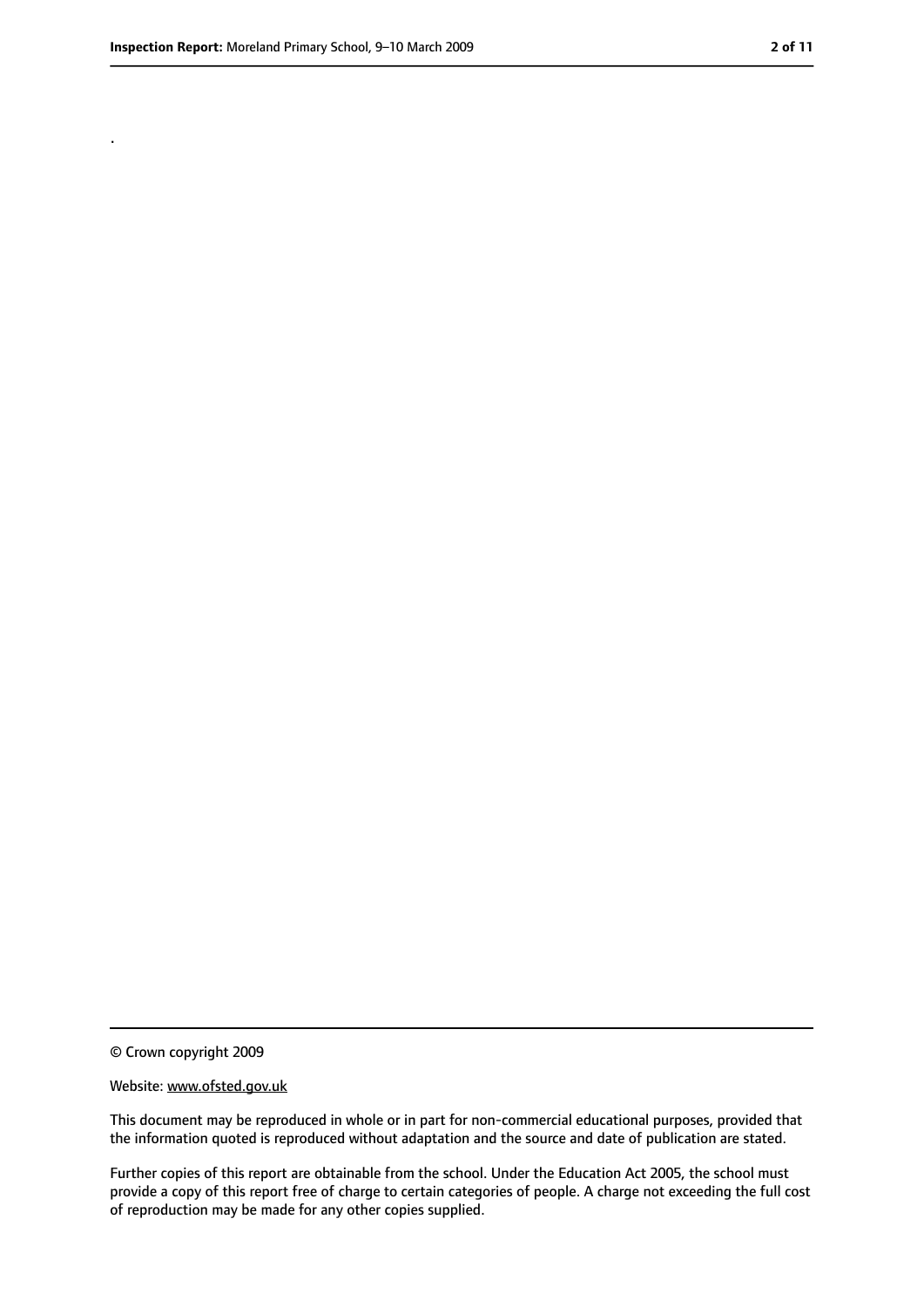# **Introduction**

The inspection was carried out by three Additional Inspectors.

## **Description of the school**

This is a larger-than-average primary school with 13 classes, including two in the Nursery which children begin following their third birthday. Most continue into the Reception classes. Three quarters of the pupils are from minority ethnic backgrounds. Approximately three fifths of the pupils are entitled to free school meals, a proportion very much higher than the national average. The percentage of pupils who have difficulties learning the basic skills is above the national average. The school has a children's centre. The percentage of pupils joining or leaving the school at times other than the usual ones is much higher than the national average. There is a separately managed provision for children aged 0-3 years. The headteacher was appointed in January 2008. The school had been without a permanent headteacher for a long period previously.

## **Key for inspection grades**

| Grade 1 | Outstanding  |
|---------|--------------|
| Grade 2 | Good         |
| Grade 3 | Satisfactory |
| Grade 4 | Inadequate   |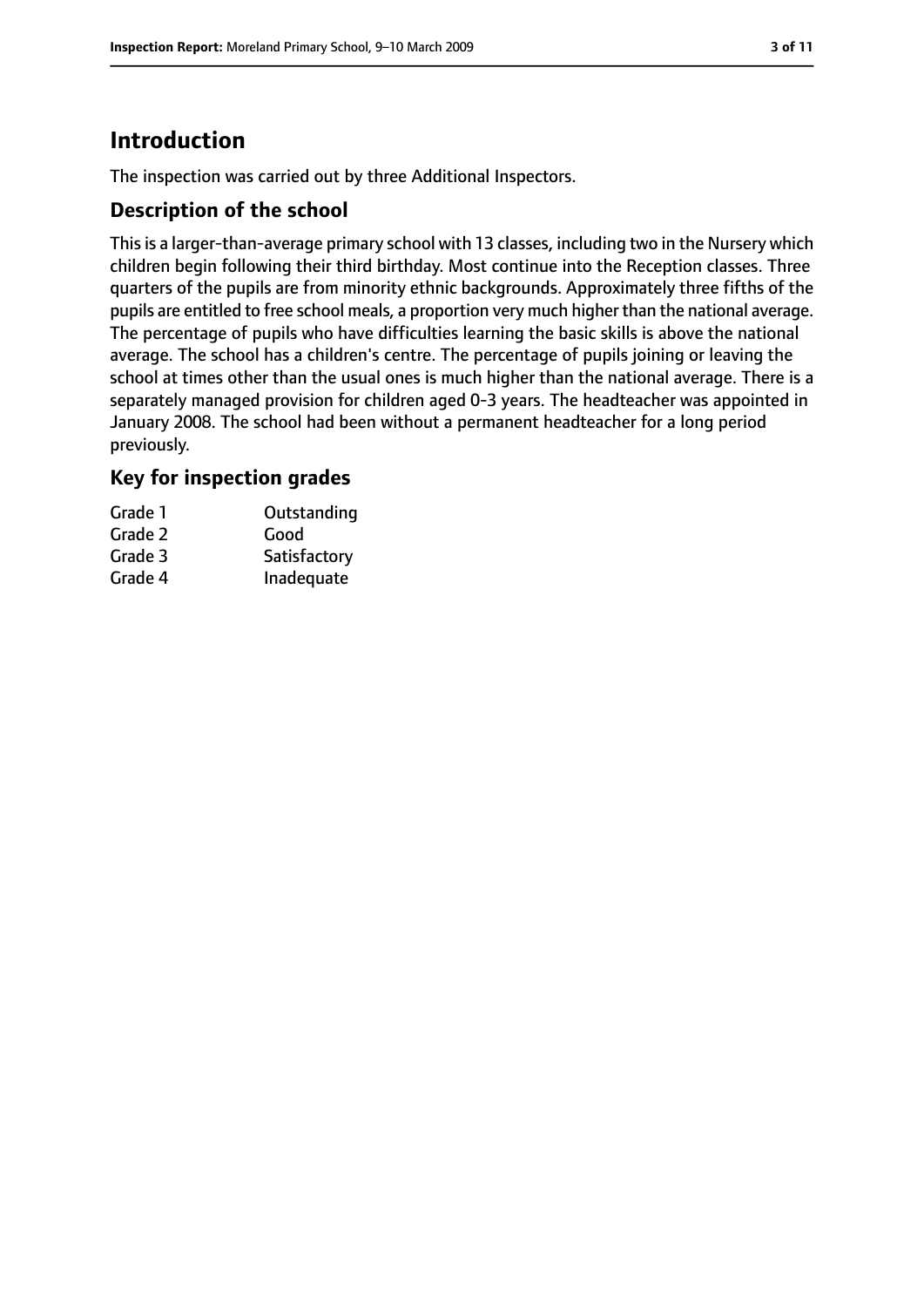## **Overall effectiveness of the school**

#### **Grade: 3**

This is a satisfactory school. Frequent changes of staff, including several temporary changes in leadership, have nevertheless slowed its development. The school is now more stable and recovery is beginning to show through. The pupils achieve satisfactorily. Results are slowly creeping up; nevertheless, they are well below average. Parents are largely supportive of the school, but a number express concerns. Some rightly feel that the school environment could be better; there are plans afoot for a new school. The small number of parents' concerns about behaviour are not justified. Pupils behave satisfactorily and their attitudes to work are improving. One parent's view that the behaviour of the majority of children has changed beyond recognition is a true reflection of the current situation. Pupils receive good attention, both one-to-one and in small groups. These arrangements are helping the pupils to catch up. Reading recovery programmes, for example, are being successful for those pupils who have fallen behind with reading.

Pupils like school. However, attendance is well below average because some parents do not send their children to school regularly enough. This affects their progress because pupils with low attendance miss important work. Pupils' personal development is satisfactory, but they have a good awareness of how to keep safe and how to live healthily. Pupils get involved in making their school a better place. The school council's activities in these matters have been effective to the pupils' benefit, for example in suggesting and obtaining healthy school meals. Pupils are prepared satisfactorily for the next stage of their education. The good relationships between staff and pupils help the pupils to feel safe in school. Staff take very good care of the pupils and arrange specialist help for the most needy. They work well with parents and families. Parents find it easy to approach staff for help and advice and to enquire about their children's progress.

While some good teaching was observed during the inspection, too much of it is still satisfactory. The best teaching was observed where the close match of work to pupils' needs in the basic subjects is helping the pupils to overcome past underachievement, a result of the frequent changes of staff. Many staff are still developing skills to make lessons really gripping and interesting for the pupils. The school recognises the need to take action on this in order to improve levels of attainment and rates of progress, especially in English, mathematics and science. Pupils really enjoy the visits they make to places of interest to help their learning. Visitors to the school, such as the police, support their understanding of safe living and stimulate the pupils' interest in learning.

The turnover of staff in the past has not helped the school to provide a secure framework for development. Subject leaders, for example, many newly appointed, have not yet had time to develop the required monitoring skills. Therefore they are unable to drive through the developments that they need to make to improve provision overall, including teaching and learning. Nevertheless, the school has in the interim made good use of Local Authority advice. This has brought improvements to the Early Years Foundation Stage since the last inspection and is beginning to secure improvements in science, in which results have been particularly low. The school has made satisfactory progress since the last inspection and demonstrates a satisfactory capacity for further improvement.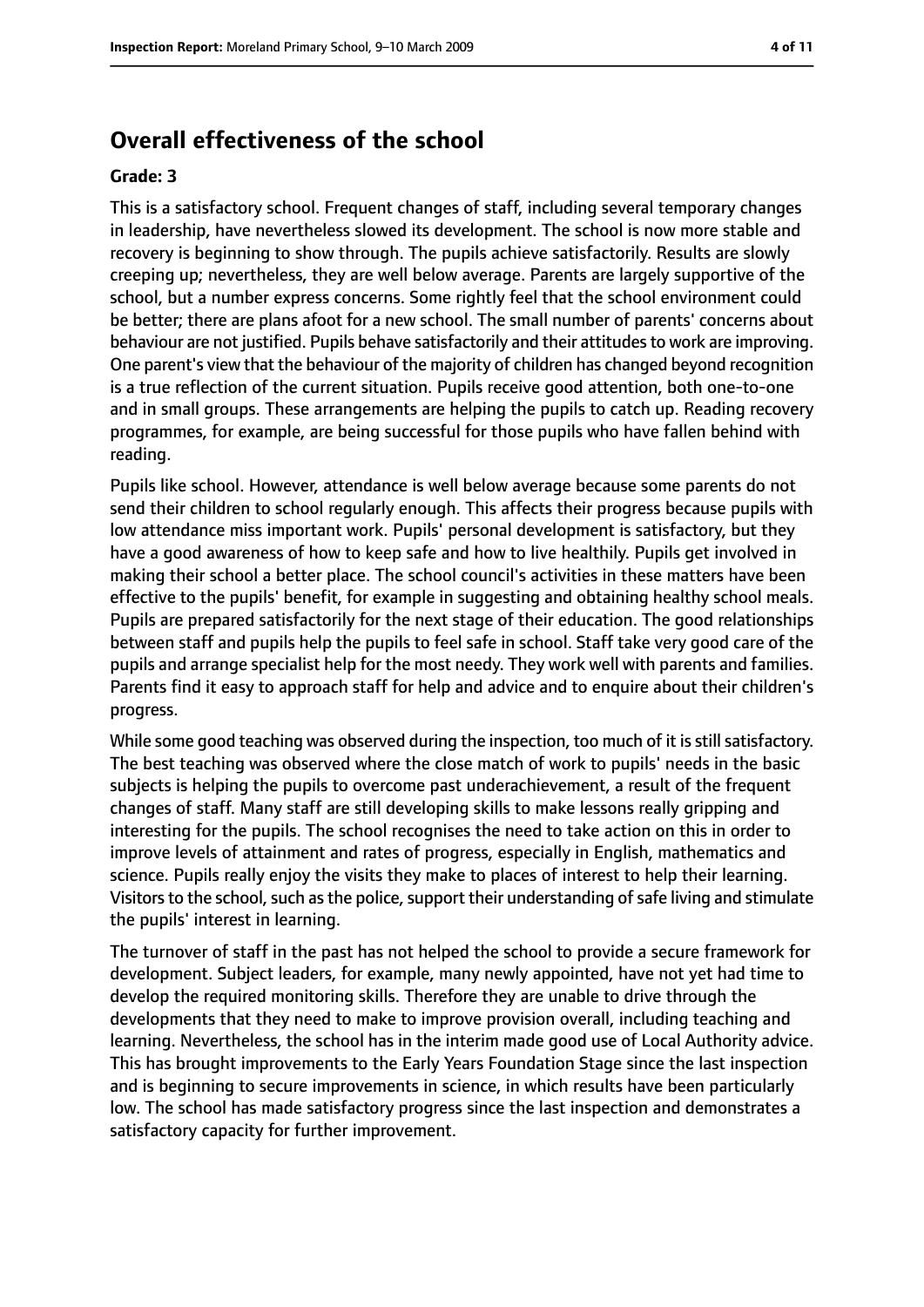## **Effectiveness of the Early Years Foundation Stage**

#### **Grade: 3**

Children's knowledge and skills when they first begin the Nursery is very low. Several children speak little English on admission. Their personal, social, emotional and communication skills on entry are very weak, as is their knowledge and understanding of the world. Past results at the end of the Early Years Foundation Stage have also been very low, but current indicators suggest an improvement for the present group of Reception children. Overall children make satisfactory progress. Greater attention to the names and sounds of letters in smaller groups is securing improvements in the early stages of reading.

Children enjoy learning in a positive and caring environment. Overall planning for the children's learning takes account of children's needs and interests. It is not, however, tuned finely enough to extend their communication skills and problem-solving in numbers, which are weaker aspects of their work. Leadership and management are currently satisfactory. The priorities for improvement are clearly indicated and are beginning to have an impact, as shown in recent improvements in children's achievements. Good relationships between staff and children ensure a stable, happy and secure learning environment. Currently the planning and organisation of the outside environment limits the rate of achievement because there is not enough focus on high-quality questioning and interactions linked to the themes for learning.

## **What the school should do to improve further**

- Improve standards in English, mathematics and science so that more pupils reach their true potential.
- Raise the quality of teaching and learning so that more is consistently of a good or better standard.
- Develop the monitoring skills of subject leaders so that they raise the quality of provision and help to increase rates of progress in the subjects for which they are responsible.
- Work with parents and the local authority to improve attendance and punctuality.

A small proportion of the schools whose overall effectiveness is judged satisfactory but which have areas of underperformance will receive a monitoring visit by an Ofsted inspector before their next section 5 inspection.

# **Achievement and standards**

#### **Grade: 3**

Pupils' attainment has been rising slowly in both key stages in the past two years and current indicators suggest that this pattern is continuing. Pupils achieve satisfactorily. Nevertheless, attainment is still very low in Years 5 and 6 because these pupils have been most exposed to the long-running staffing problems. Consequently they have underachieved in the past. Tutorials and small-group work are helping these pupils to recover. Year 6 science results have been particularly low because pupils have not had enough opportunities to refine their investigation skills and to develop science vocabulary. About four fifths of the pupils in Year 2 look set to reach the minimum level for pupils of this age, but few pupils throughout the school are currently reaching the higher levels. Pupils with English as an additional language make satisfactory progress, as do those who experience difficulties in learning the basic skills.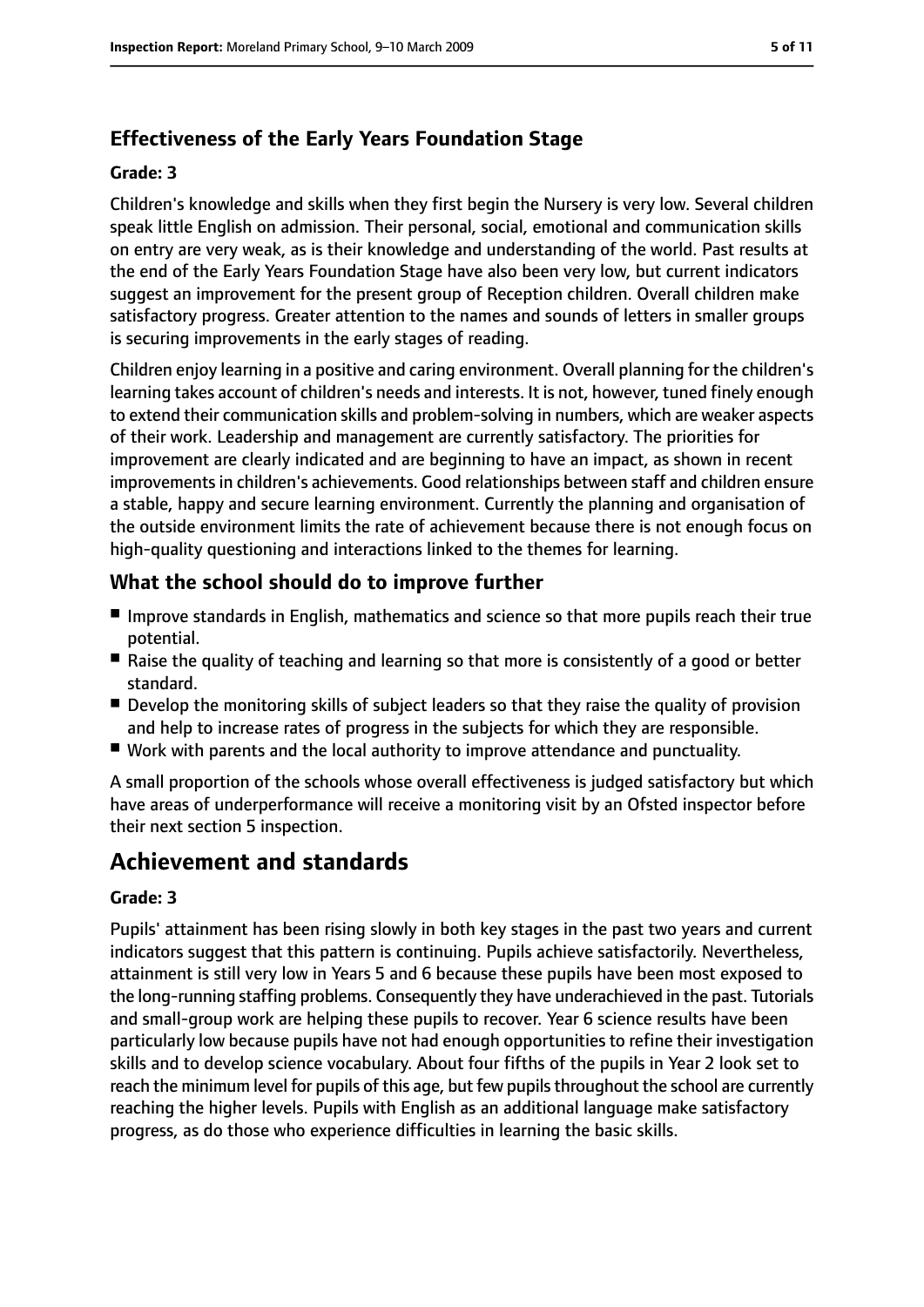# **Personal development and well-being**

#### **Grade: 3**

Pupils enjoy school and take part enthusiastically in after school activities. The school council is developing well and its three committees function well in addressing health, environmental and charity matters. Pupils are aware that others are less fortunate than they are. They recently raised money for 'Water-Aid' and 'Mencap'. Pupils feel safe in school. They have a good understanding of healthy and safe living. Pupils understand why they must not talk to strangers or get involved in gangs. They willingly eat fruit and vegetables and are eager to take part in sports. Pupils contribute well to the school and local community. Older pupils help the younger ones at playtimes and Year 5 pupils operate a science club for Year 2 pupils. Their spiritual, moral, social and cultural development is satisfactory. Pupils' attendance is well below average and several pupils are not punctual on a regular basis. Their behaviour and attitudes to work are satisfactory, but they do not always take enough pride in what they do, for example with their handwriting and setting out their work.

# **Quality of provision**

## **Teaching and learning**

#### **Grade: 3**

Staff prepare lessons well and identify clearly what they want the pupils to learn. They are developing skills to match activities to pupils' abilities more accurately as they gain confidence in assessing the standard of work the pupils are reaching. Teaching is at its best where it helps the pupils to catch up the learning they have missed. Teachers use modern technology satisfactorily to present lessons. This helps the smooth flow of lessons and keeps pupils interested. Nevertheless, they have yet to exploit the potential of this equipment fully. Teaching assistants work well with staff and support individual and group tuition effectively. Teachers usually manage pupils well and create harmonious relationships with them. Currently the quality of marking varies too much. It ranges in its usefulness and regularity. Some teachers do not have high enough expectations of pupils' neatness and the setting out of their work. This is sometimes leading to inaccuracies, for example in mathematics, when numbers are not always put in columns carefully enough.

#### **Curriculum and other activities**

#### **Grade: 3**

The school is in the process of developing its curriculum to make it more creative and more relevant to pupils' backgrounds. For example, they have recently undertaken work about West Africa. There is, nevertheless, a heavy emphasis currently on English, mathematics and science in order to improve standards. This means that time for other subjects, such as art and physical education, is not as balanced as it ought to be. The range of extra-curricular activities is good and helps to extend pupils' interests, such as in different kinds of sport. Staff seize well on opportunities to take pupils on visits to museums and other places of interest, such as Hampton Court for Tudor studies. Such visits help pupils' understanding of their studies. The programme for personal, social and health education is developing well through such activities as discussing ways in which they could raise money for a charity of their choice.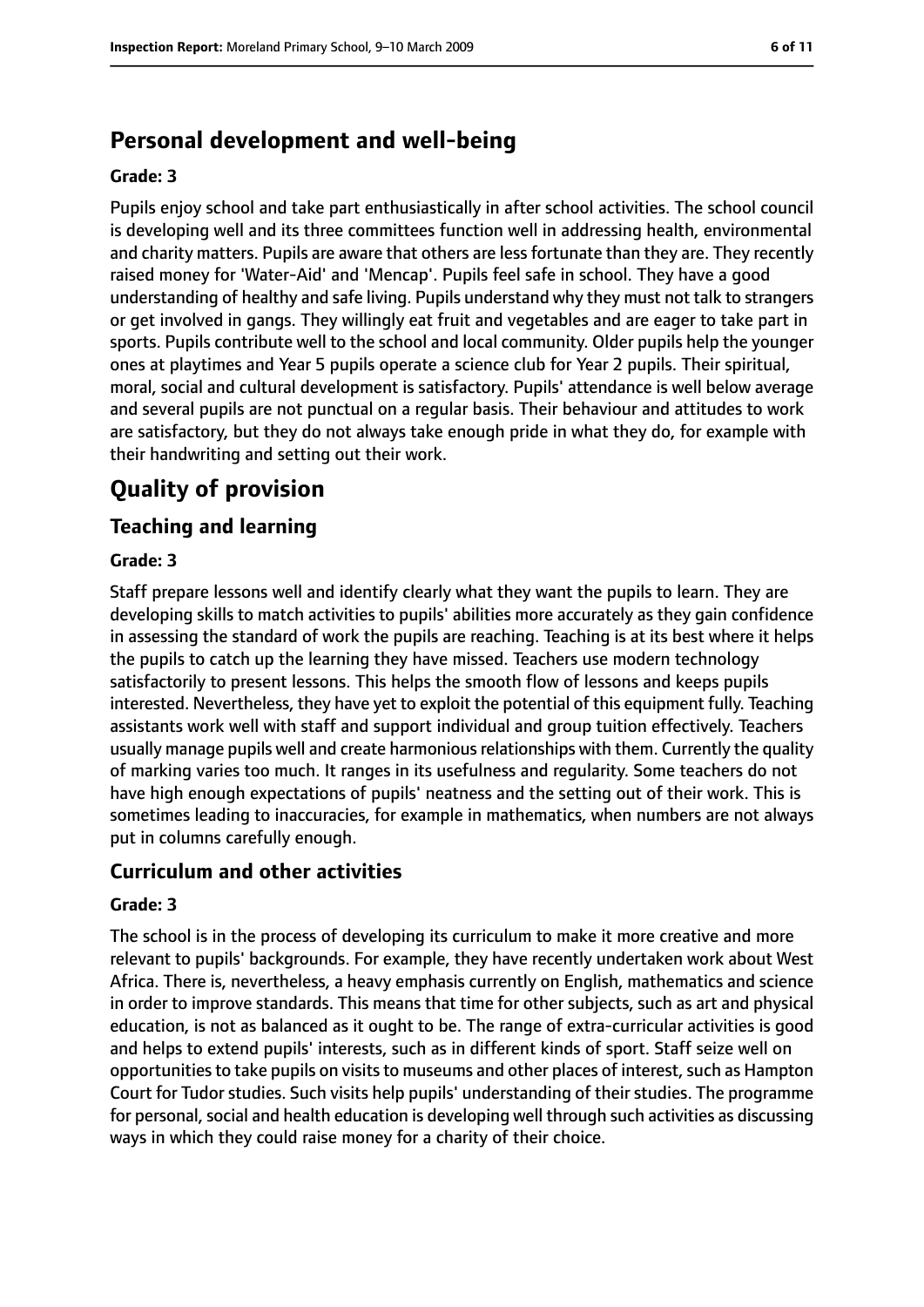## **Care, guidance and support**

#### **Grade: 3**

The staff take good care of the pupils, who in turn are confident to approach them with any concerns. Pupils say, 'The teachers are always friendly and help us.' Arrangements for child protection and safeguarding pupils are clearly understood and well developed. Staff are well trained in these matters. There are good supportive links with outside specialist agencies, such as speech therapy and behaviour support. These links assist staff to adopt helpful strategies to support the pupils concerned. Tracking of pupils' progressisregular, but the school recognises that the current system is time consuming and does not enable staff to pick out particular groups of pupils quickly to assess their progress. Staff do not collect sufficient information about pupils' unaided writing over time to help them gauge their progress, nor do they keep records of key skills in mathematics and science. This means that staff rely too heavily on 'one-off' tests.

## **Leadership and management**

#### **Grade: 3**

The new headteacher has brought greater stability. Morale and team spirit have been raised. Clear signs of improvement are apparent in the school's management systems and this is leading to improved standards. The headteacher forms an effective working partnership with the deputy headteacher. There is a clear focus on making further improvements. However, the school development plan does not set specific numerical targets. The school has correctly identified the immediate priorities to raise standards.

The school has analysed the needs of its community well and keeps their needs under review. Consequently, it is making good inroads into community cohesion and keeps the impact of its initiatives under review. For example, it focuses on the needs of particular groups such as Somali parents to improve their English. Turkish mothers have cooked with the pupils. Pupils integrate well in school and they examine differences and similarities by studying different localities in the world.

The school is financially sound and has good finance systems. Partnerships with the local business community are strong. For example, personnel from business help individual pupils with key skills.

The governing body is satisfactory. It is well led by its chairperson, who sets a good example in challenge and commitment. Some of the other governors are still developing their skills, as are subject leaders in their monitoring of provision and standards. School self-evaluation is honest, accurate and reflective.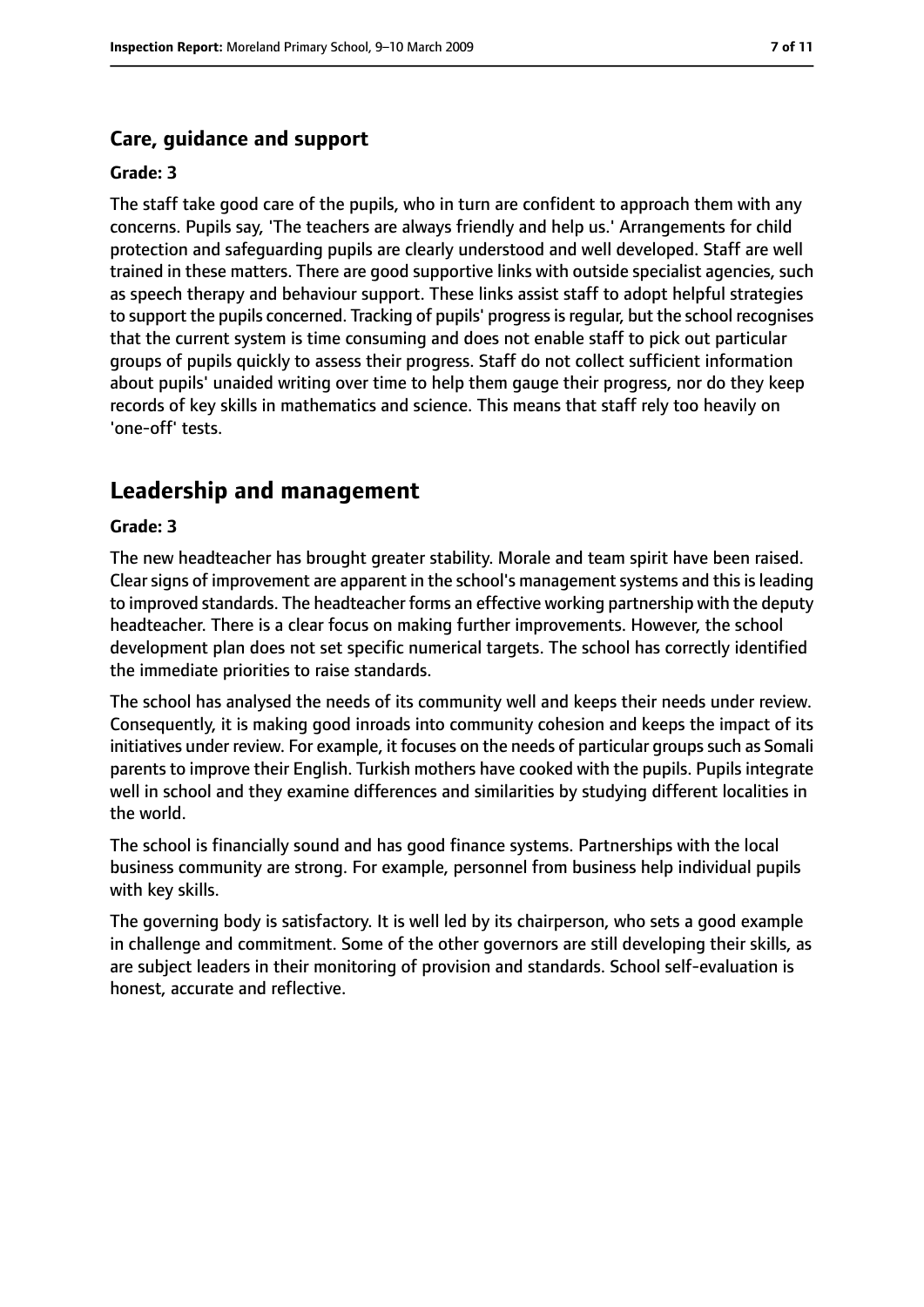**Any complaints about the inspection or the report should be made following the procedures set out in the guidance 'Complaints about school inspection', which is available from Ofsted's website: www.ofsted.gov.uk.**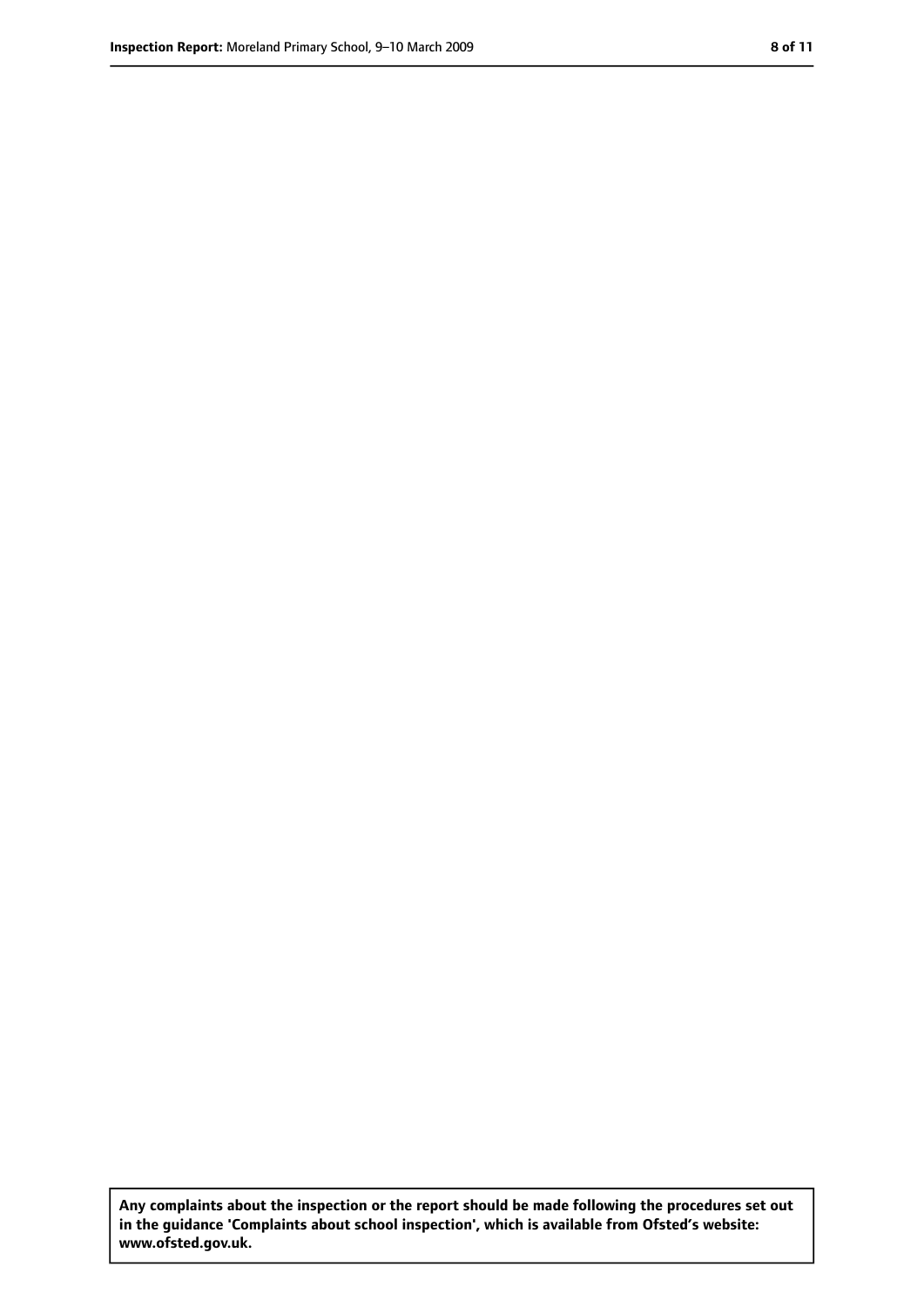# **Inspection judgements**

| ˈ Key to judgements: grade 1 is outstanding, grade 2 good, grade 3 satisfactory, and | School         |
|--------------------------------------------------------------------------------------|----------------|
| grade 4 inadequate                                                                   | <b>Overall</b> |

#### **Overall effectiveness**

| How effective, efficient and inclusive is the provision of<br>education, integrated care and any extended services in meeting the<br>needs of learners? |     |
|---------------------------------------------------------------------------------------------------------------------------------------------------------|-----|
| Effective steps have been taken to promote improvement since the last<br>inspection                                                                     | Yes |
| How well does the school work in partnership with others to promote learners'<br>well being?                                                            |     |
| The capacity to make any necessary improvements                                                                                                         |     |

## **Effectiveness of the Early Years Foundation Stage**

| How effective is the provision in meeting the needs of children in the<br>l EYFS?            |  |
|----------------------------------------------------------------------------------------------|--|
| How well do children in the EYFS achieve?                                                    |  |
| How good are the overall personal development and well-being of the children<br>in the EYFS? |  |
| How effectively are children in the EYFS helped to learn and develop?                        |  |
| How effectively is the welfare of children in the EYFS promoted?                             |  |
| How effectively is provision in the EYFS led and managed?                                    |  |

#### **Achievement and standards**

| How well do learners achieve?                                                  |  |
|--------------------------------------------------------------------------------|--|
| $\vert$ The standards <sup>1</sup> reached by learners                         |  |
| How well learners make progress, taking account of any significant variations  |  |
| between groups of learners                                                     |  |
| How well learners with learning difficulties and/or disabilities make progress |  |

## **Annex A**

<sup>&</sup>lt;sup>1</sup>Grade 1 - Exceptionally and consistently high; Grade 2 - Generally above average with none significantly below average; Grade 3 - Broadly average to below average; Grade 4 - Exceptionally low.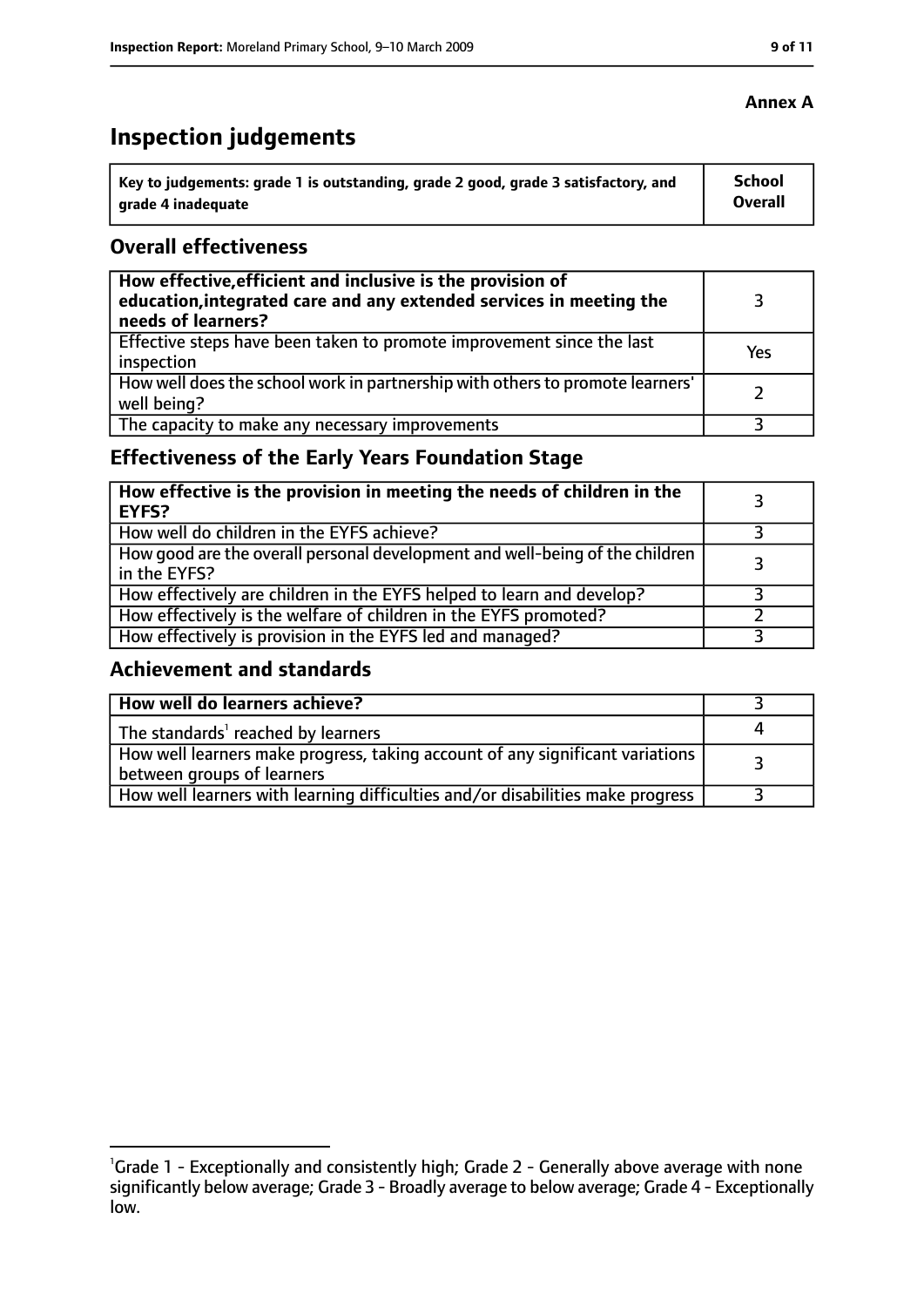## **Personal development and well-being**

| How good are the overall personal development and well-being of the<br>learners?                                 |  |
|------------------------------------------------------------------------------------------------------------------|--|
| The extent of learners' spiritual, moral, social and cultural development                                        |  |
| The extent to which learners adopt healthy lifestyles                                                            |  |
| The extent to which learners adopt safe practices                                                                |  |
| The extent to which learners enjoy their education                                                               |  |
| The attendance of learners                                                                                       |  |
| The behaviour of learners                                                                                        |  |
| The extent to which learners make a positive contribution to the community                                       |  |
| How well learners develop workplace and other skills that will contribute to<br>their future economic well-being |  |

# **The quality of provision**

| How effective are teaching and learning in meeting the full range of<br>  learners' needs?              |  |
|---------------------------------------------------------------------------------------------------------|--|
| How well do the curriculum and other activities meet the range of needs and<br>  interests of learners? |  |
| How well are learners cared for, quided and supported?                                                  |  |

## **Leadership and management**

| How effective are leadership and management in raising achievement<br>and supporting all learners?                                              |     |
|-------------------------------------------------------------------------------------------------------------------------------------------------|-----|
| How effectively leaders and managers at all levels set clear direction leading<br>to improvement and promote high quality of care and education |     |
| How effectively leaders and managers use challenging targets to raise standards                                                                 |     |
| The effectiveness of the school's self-evaluation                                                                                               | 3   |
| How well equality of opportunity is promoted and discrimination eliminated                                                                      | 3   |
| How well does the school contribute to community cohesion?                                                                                      |     |
| How effectively and efficiently resources, including staff, are deployed to<br>achieve value for money                                          | 3   |
| The extent to which governors and other supervisory boards discharge their<br>responsibilities                                                  |     |
| Do procedures for safequarding learners meet current government<br>requirements?                                                                | Yes |
| Does this school require special measures?                                                                                                      | No  |
| Does this school require a notice to improve?                                                                                                   | No  |